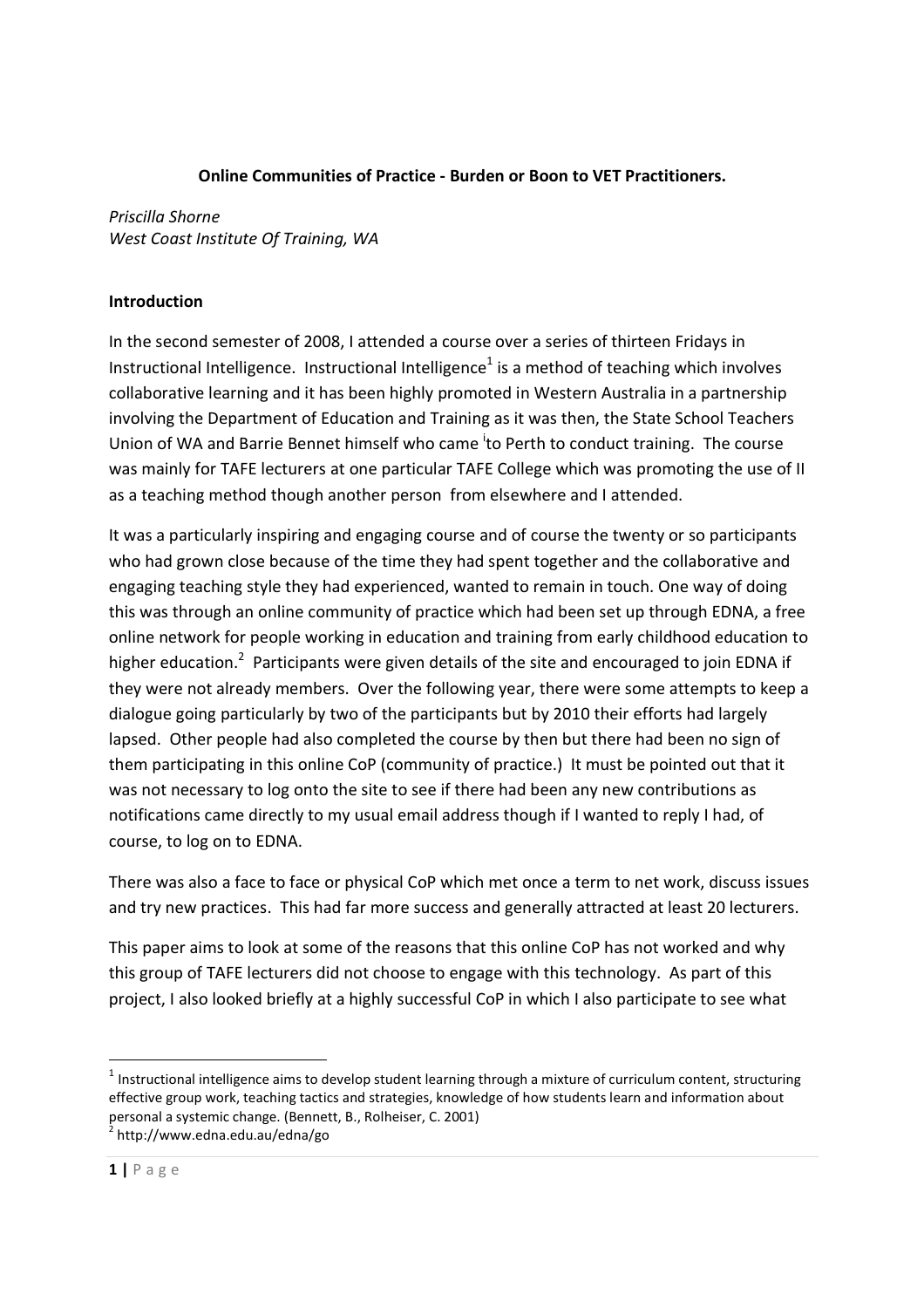lessons can be learned. The participants in this CoP, The Beading Forum,<sup>3</sup> are a diverse group of beaders, largely based in Australia, mainly female, multi-aged with a passionate interest in beading and jewellery making of all sorts. One discussion strand asking what people's occupations were revealed that members ranged from mothers at home to retail assistants, clerical staff, managers, it specialists, massage therapists, teachers, geologists, medical specialists and lots more. This group responded readily to my query on why this CoP worked and so it makes a useful comparison with my key CoP.

# Methodology

I made a conscious decision that I would do as much of the research as possible online since my interest was in online practice. This largely worked; I was able to find relevant literature and articles about online CoPs and my interaction with the Beading Forum was all online. When it came to the target group though, it was more difficult. I did place a request for assistance on the EDNA site which meant that people who were still subscribed would receive it in their emails without having to log on to EDNA. I received one response only and that was from one of the two people who had really tried to make it work. I also asked the Instructional Intelligence coordinator to send out an email to her mailing list of those who had undertaken the II course and received one response only. Finally I attended a physical community of practice session and undertook some research on the project there. Then I obtained results. That I needed to use face to face methods was indicative of the problematic nature of this particular online CoP.

## Online Communities of Practice

So what is a community of practice? Etienne Wenger, who has worked extensively on CoPs says that CoPs are every where and that they develop around things that matter to people. He writes:

Members of a community are informally bound by what they do together – from engaging in lunchtime discussions to solving difficult problems- and by what they have learned through their mutual engagement in these activities. A community of practice is thus different from a community of interest or a geographical community, neither of which implies a shared practice. (Wenger 1998)

He says that a community of practice is defined along three dimensions, joint enterprise, mutual engagement and a shared repertoire of communal resources. He also has seven steps towards establishing a community of practice.

.<br>-

<sup>&</sup>lt;sup>3</sup> www.beadingforum.com.au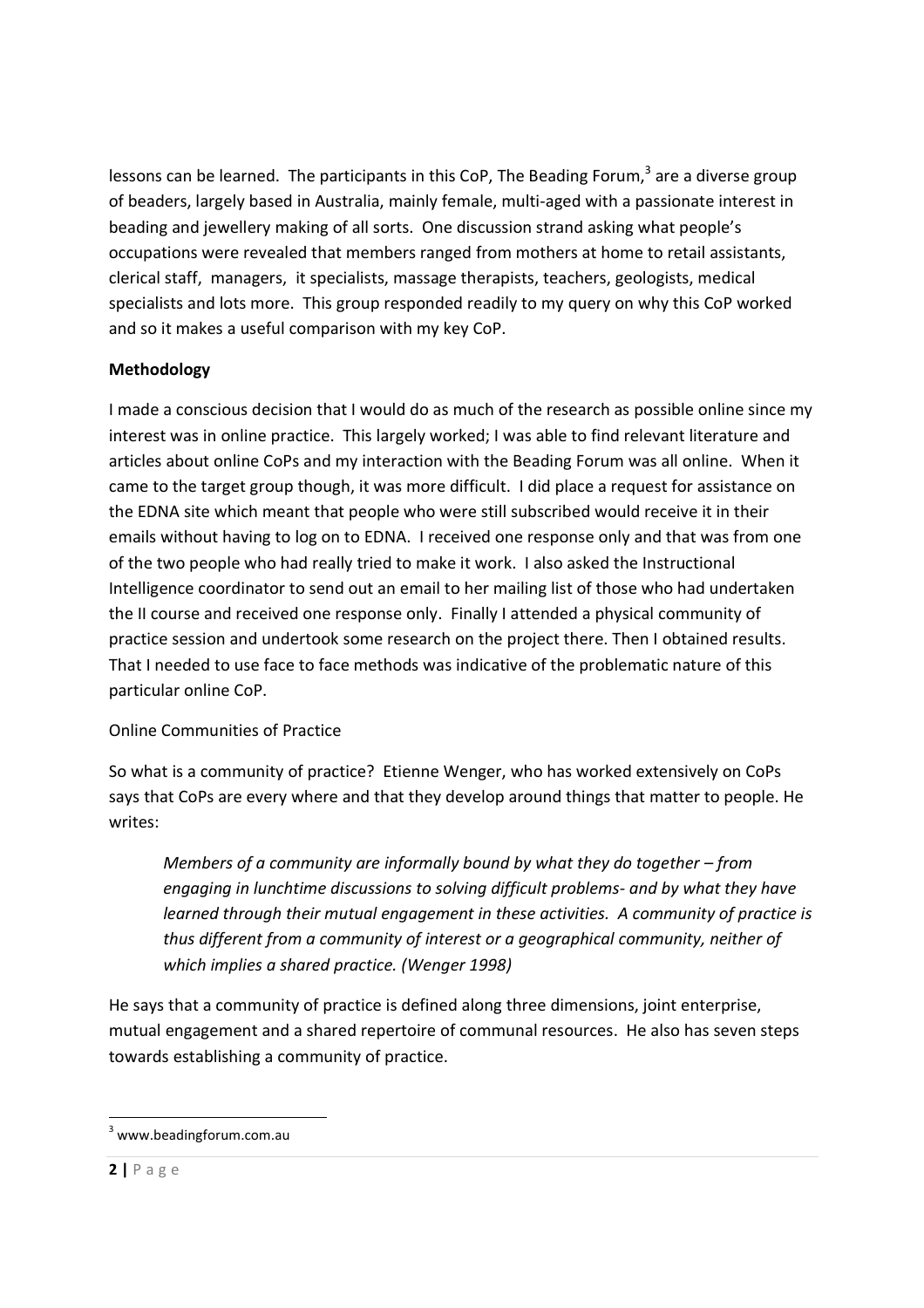Now an online CoP is all of this but done online. It is a centralised online location where participants can access resources, respond to various discussion topics, read announcements and even chat in real time. Think of a Face book that is limited to people of similar interests as your own but far more useful than Face book.

The bottom line is that online community or online interaction is not the goal. It is one means for helping groups achieve their goals. It is not necessarily about "online" community" but what conditions and processes are needed to enable communities to use the online environment. (White 2002)

Now all online CoPs have active members and they have lurkers. A lurker is a member who may read what is going on, on a regular basis but rarely if ever participates on line. A lurker may feel that they do not have enough expertise to contribute or participation may not be a priority though they want to know what is happening. (MacDonald et al 2003). A lurker may participate at times and then retreat to a lurking status. If you read some of the online commentary blogs like Online Opinion, you will notice that there are some people who are involved constantly but the bulk of readers are probably lurkers who may never contribute or who may contribute on rare occasions. Someone may be a lurker on one site but not on another. It is sometimes very hard to know if they are there.

## The Beading CoP

This CoP is a social forum, a virtual meeting place, a provider of advice, a soft shoulder for troubles, an advertiser of products, a place to display work, a provider of tutorials, and above all a community. While the bulk of interaction is online, members do sometimes meet up for a meal or coffee and to display their work. It is a very positive forum and one respondent to my enquiries abut why it worked commented:

It's the sharing of information, without the I'm not telling anyone element. Each and everyone here is willing to share thoughts, ideas, help, tips etc, not to mention the most basic of all, the Aussie mateship, which we extend to our o/s mates as well. It works because we're all ready to step up and have a say, share and spare a kind word for a buddy in need. Many of us have made good friendships because of the forum too. Regular meet ups, drop ins etc are now the norm.

The administrator of this CoP was also the originator. She had had experience of another online forum which had a commercial basis and found the behaviour of some participants abhorrent. Her CoP was started primarily as a social forum. She lived in regional Western Australia and began her forum as a way of both promoting beads and her online bead shop and connecting with other people who were interested in beading. She does not charge for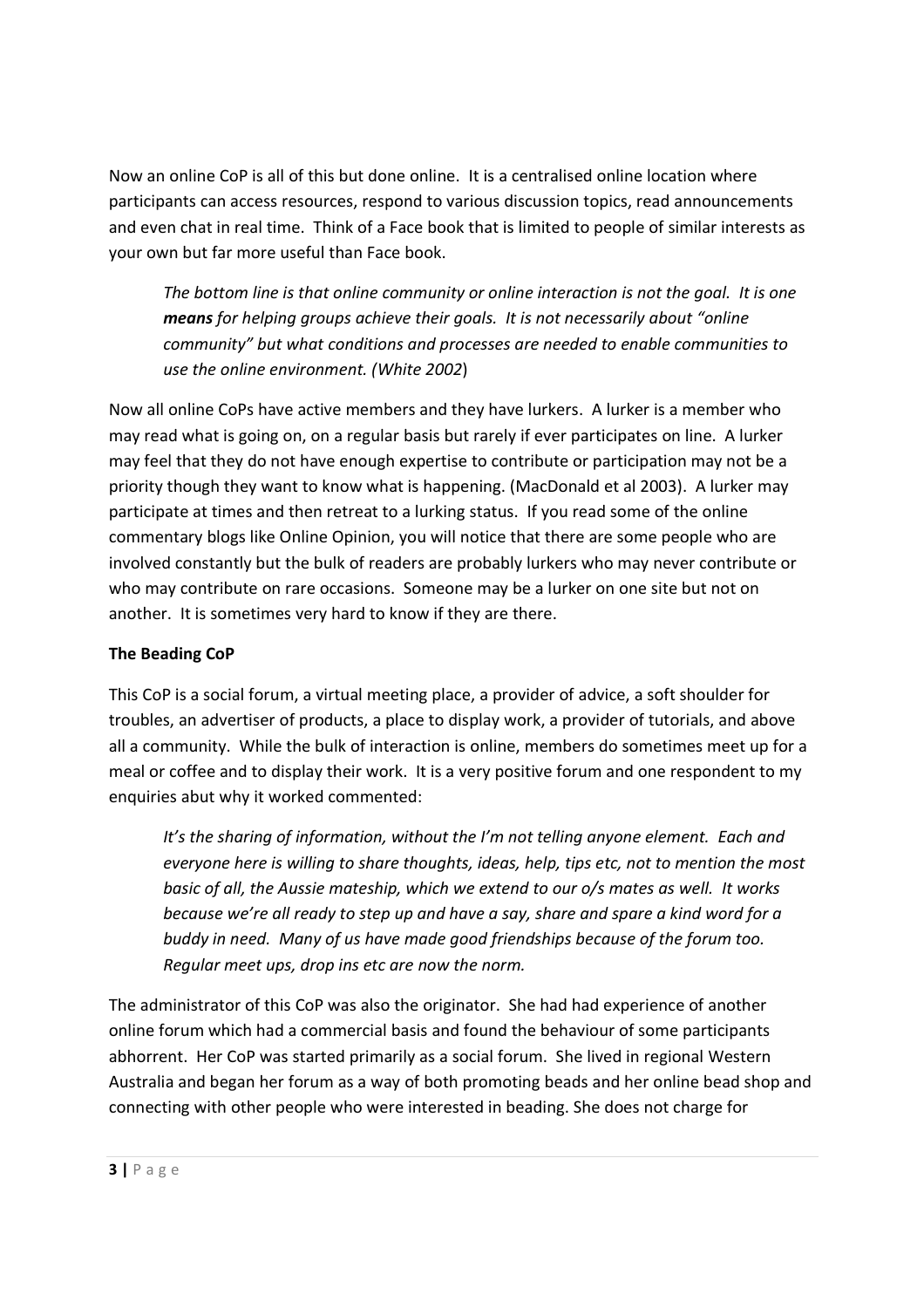membership or even I believe make any profit from it but her expenses are defrayed by paid advertising from beading businesses.

She used her experience of the other forum to set up guidelines for this one and says:

I do believe in the beginning a forum reflects the attitude of the person setting it up, the way they set out rule(s) and regulations the tone used etc.

She and her two moderators were online everyday, starting threads, keeping them going encouraging new members and generally trying to create the sort of site that people would like to visit regularly. It started in 2004 with several current members including myself, dating from that year and shows no sign of slowing down. The administrator's thoughts on why it keeps going are:

Today I think the members' feeling of ownership of the forum is what keeps it going strong and they have that because of the hard draft (graft?) maintaining the rules. It isn't evident by just visiting a forum the amount of work involved.

 Good moderation and a friendly community seemed to be recurring themes within the responses.

One particularly relevant response came from an IT specialist who was involved in attempting to set up a social networking site in the water management area. She has also worked in a university and saw unwillingness to participate in online activities as a generational thing. She said that:

Older folk do not see the online possibilities as serious. Universities are struggling getting older academics to even use email as a valid submission medium for papers. Students are forced to communicate in hard copy with these recalcitrant academics.

 She goes on to support what others have had to say about having policies about behaviour and attitudes but also comments that strong objectives are needed and those objectives need to be clearly communicated and held commonly:

Without leadership and mods, this forum would have petered out within a year. Mini projects to build cohesion, shared skill building, opening up research channels all these are services the forum offers, so you need to be able to define, implement and support these services. With sponsors, with competitions, with people saying hey lets go this way, come on guys, x promotion with the magazines. This forum is a business guys, it has a plan, a vision, and was executed to plan. Sometimes the plan was changed, or guidelines changed, but the vision was always clear.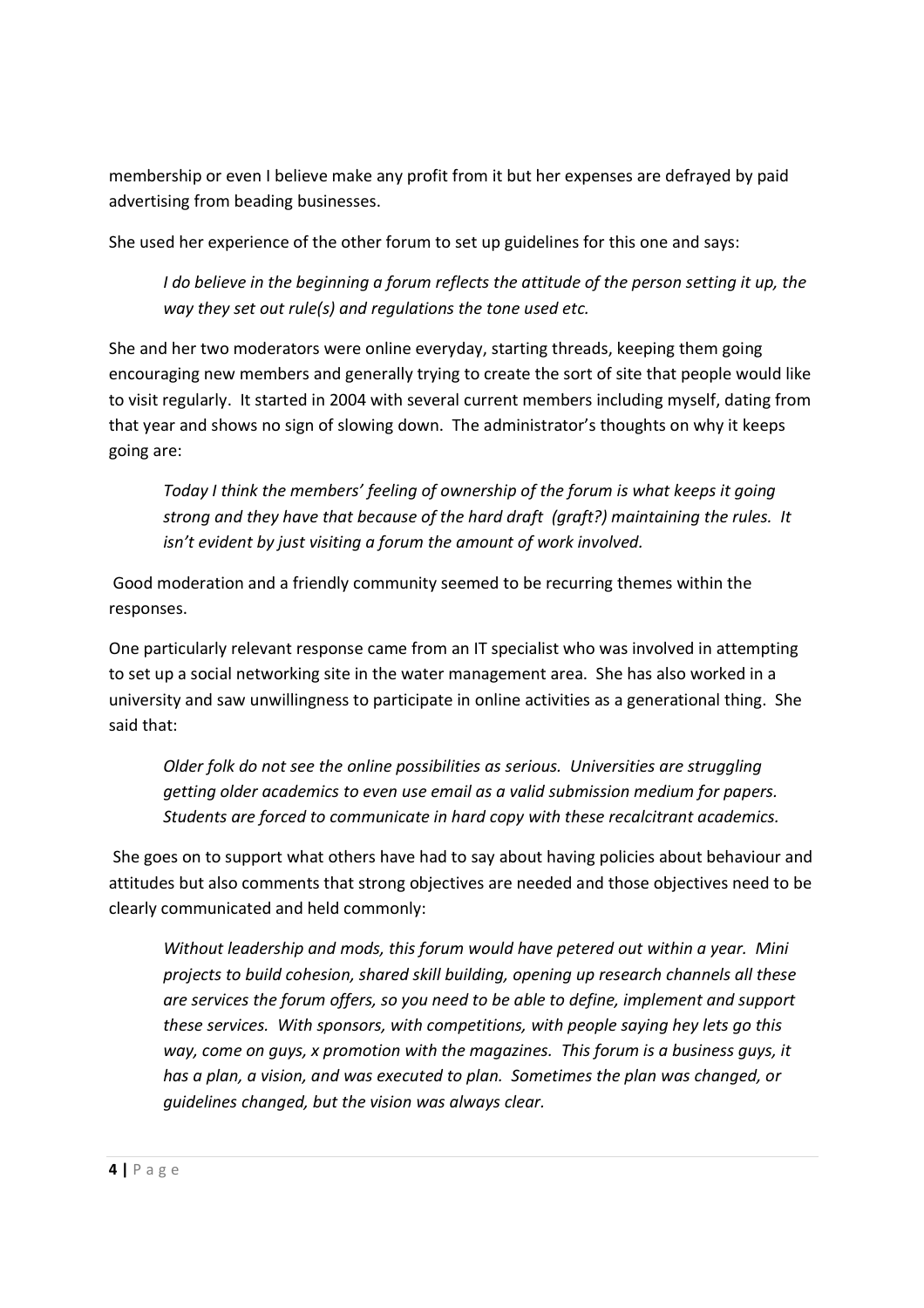This unfortunately did not happen with the Instructional Intelligence Community of Practice.

## The Instructional Intelligence Online Community of Practice

Responses to my discussions with came up with certain key points about why this site had not worked and they are listed as follows and none of them are good news for the survival of this CoP.

|                | <b>Barriers for lecturers</b>                                                 |
|----------------|-------------------------------------------------------------------------------|
|                |                                                                               |
| $\mathbf{1}$   | Edna is clunky (2)                                                            |
| $\overline{2}$ | When I send an email, I get lots of replies but when I use Edna there is no   |
|                | response (1) (see above)                                                      |
| 3              | No one is promoting it(2)                                                     |
| 4              | What is in it for me (4)                                                      |
| 5              | II is already working $-$ why do I need this? (see above) (1)                 |
| 6              | Other things to do in my ARD time (1)                                         |
| $\overline{7}$ | Lecturers are split in too many directions already/ too many changes for TAFE |
|                | lecturers already (3)                                                         |
| 8              | No time (7)                                                                   |
| 9              | Don't have time to type stuff (1)                                             |
| 10             | Prefer face to face contact/prefer to talk to people / Unsatisfactory way of  |
|                | communicating (7)                                                             |
| 11             | Do not like online environments/ Do not like to learn online (6)              |
| 12             | Fear of open forum (1)                                                        |
| 13             | Have other networks for support (1)                                           |
| 14             | I forget about it (2)                                                         |
| 15             | Not much activity (1)                                                         |
| 16             | Did not know about it (4)                                                     |
| 17             | Pedestrian (1)                                                                |
| 18             | Inertia (1)                                                                   |
|                |                                                                               |

I have tried to group the responses roughly via theme. First the criticisms of Edna ( 1 and 2): is it really any more "clunky" than any other log on? I am not sure that it is but the problem is that if you are not logging on every day, then it is possible to forget how to and to forget your user name and/or password. TAFE lecturers in Western Australia may have four logons at work for the computer system depending on where they are logging on and for which programme. It is not possible to have the same user name and password for each one. Then there are the plethora of other user names and logins required for banking, bill paying and the like. I suspect that many people are feeling logged out. In any case, if a particular log on is not being used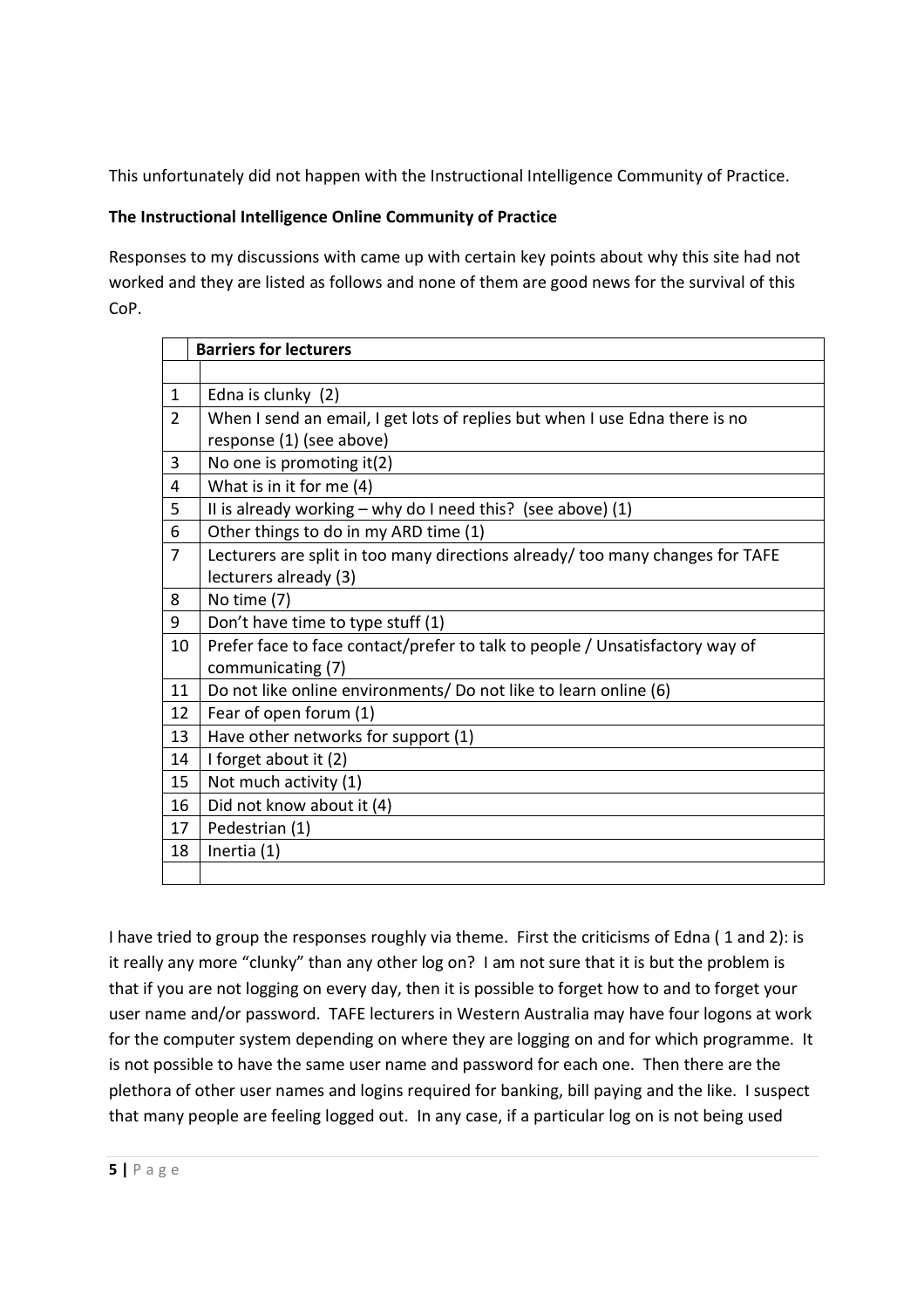regularly, it is not likely to be remembered and security experts recommend not writing down pins and passwords. Thus the perceived "clunkiness" of Edna may well be related to the fact that people forget how to log on if they are not using it frequently.

The next large group of responses  $(3 - 9)$  relate to a general feeling of being overworked which is affecting TAFE lecturers. The introduction of more online services has increased lecturers' work since more of the administrative work has been computerised and passed on to lecturing staff. These tasks include resulting, general typing and correspondence and online rolls. Kronemann (2001) in a previous AVETRA presentation pointed out:

The changes that teachers have experienced have had a significant impact on how they see their work and their professional interactions. In total, 86% say the r workload has increased or significantly increased, and about the same number state that stress at work has increased or significantly increased. More than two thirds (68%) say their ability to maintain professional standards/provide quality education has been eroded. While nearly 44% say that their ability to maintain and update their technical skills has increased, about 30% say it has decreased.

These changes have continued and will continue to continue and as three of the responses pointed out lectures are split in too many directions already and there was a strong feeling that there just was not time to take on an online CoP. It seems that every time a new task is added, it rarely replaces but rather adds to the number of tasks required.

An interesting suggestion was made about whether lecturers really regarded participating in an online CoP as work? If they were seen on a networking site at work, was this perceived as legitimate? These same people might spend time on face book or other social networking sites in their own time though. At the same time is it really ARD? (activities related to delivery)<sup>4</sup> I would contend that any participation in this CoP is quite legitimate work but when participants are time poor and stretched in too many directions, this site must take a lesser precedence to marking and preparing lessons and courses. The over worked feeling might then rebound on accessing the CoP in their own time as this might be seen as an infringement into their personal space.

The next of the significant groups is the responses  $10 - 12$ ; these are the people who have not adopted online technology and do not wish to play with it. AS most of the participants were at the same college though not on the same campus, they thought that they could have corridor

<u>.</u>

 $^4$  In WA lecturers' working hours are divided into delivery, activities related to delivery such as planning, preparing and marking and professional activities. Those who have opted for the new Flexible Hours Agreement receive less ARD and must do more professional activities. Professional activities include everything from administration to implementation of new technologies, to answering emails and attending staff meetings that management might require. For standard lecturers 4 ½ hours professional activities are allowed per week.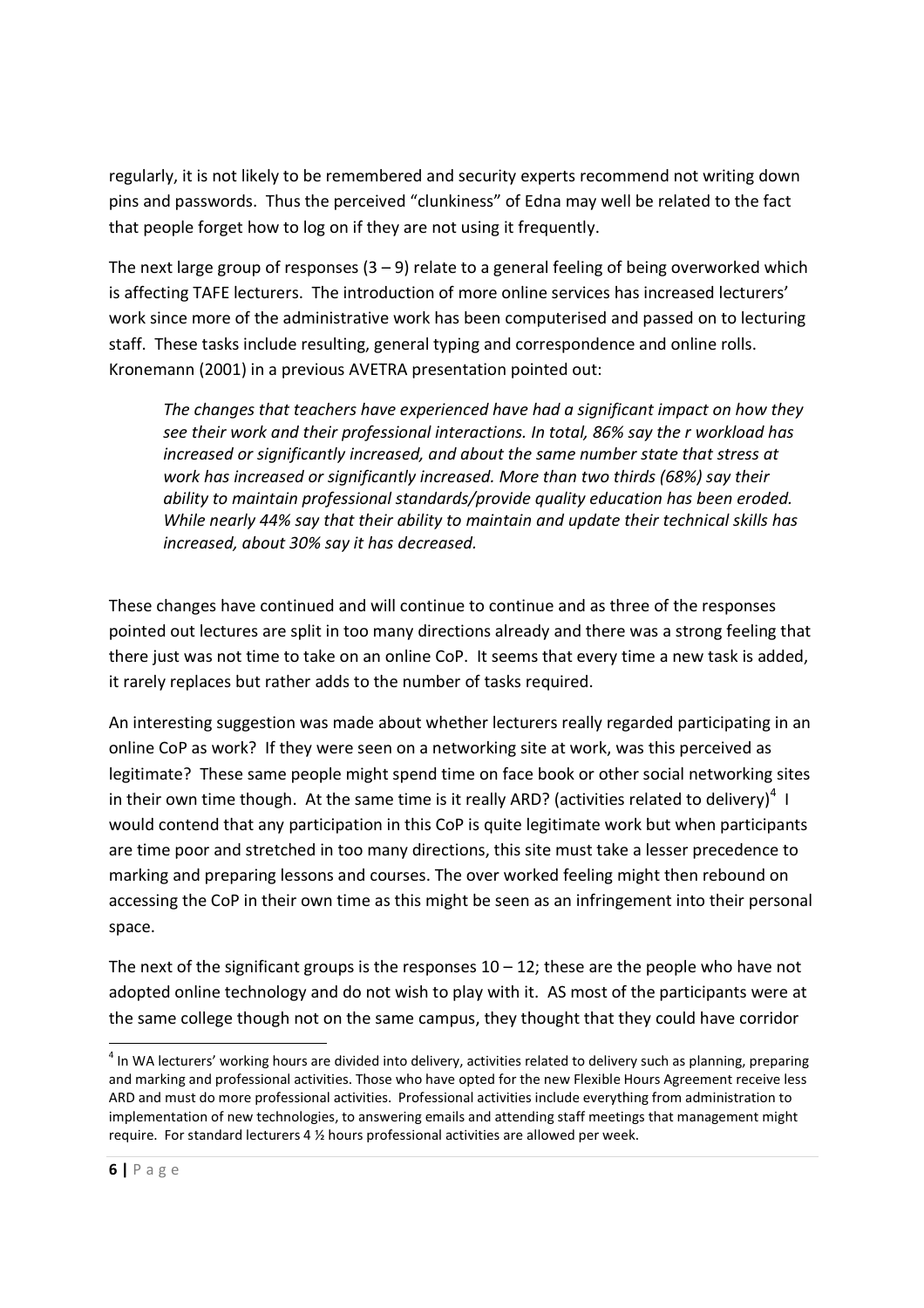conversations without having to resort to online ones. This would of course limit the number of people they would come across since participants were divided between four campuses. There are no ages recorded for participants in this survey but the Twomey Report (2007) claimed that if part time lecturers were taken into account, the average age of TAFE lecturers in 2007 was 55. These would be people who have grown up in the pre computer days and are not ready adopters. They are possibly the people who prefer to write long hand and then transcribe onto computer and they do not regard computers as one of their primary communication channels. Note that one of the beading respondents referred to recalcitrant older academics who would not use online communication – perhaps this is the same situation. They may also be the same people who complain about having to read emails.

Were there lurkers? I cannot tell. I do know that every response was sent to me at my email address so I knew when something had happened. Functionally there must have been lurkers at the very least but who knows if they even read these emails?

## Comparison of successful and unsuccessful CoPs

If the two examples are compared, it is possible to see that the bead CoP operates in a very different way to the II CoP. One basic difference is that the Bead CoP is for pleasure and not for work though some of the participants make their living from their work. People log on because they enjoy the site and find it an important part of their lives. The II CoP is work but it does not seem important enough to fit into a busy work life.

Another important point is that the Bead CoP had an administrator and moderators from the beginning who spent time online every day promoting and fostering the site. They launched threads, made comments, advertised in beading magazines, sought sponsorship and generally encouraged membership and participation. With the II CoP, there were no moderators and the person who established it, did not have a time allowance to enable her to manage it in fact it is unclear if management were even aware of it or thought that it should be part of her official duties. Without anyone to push the forum, it was unlikely to succeed. As for having to have strict guidelines for behaviour, in this situation, the forum did not even get to that stage; it was dead before many even realised that it had been born

There is a problem with online activity at TAFEs in WA where management who may be older and not always technologically agile themselves promote online learning, teaching and other activities without necessarily being aware of its demands. This is of course a generalisation but in order to have effective online interaction, a great deal of planning and time is necessary.

#### What Can Be Learned From This?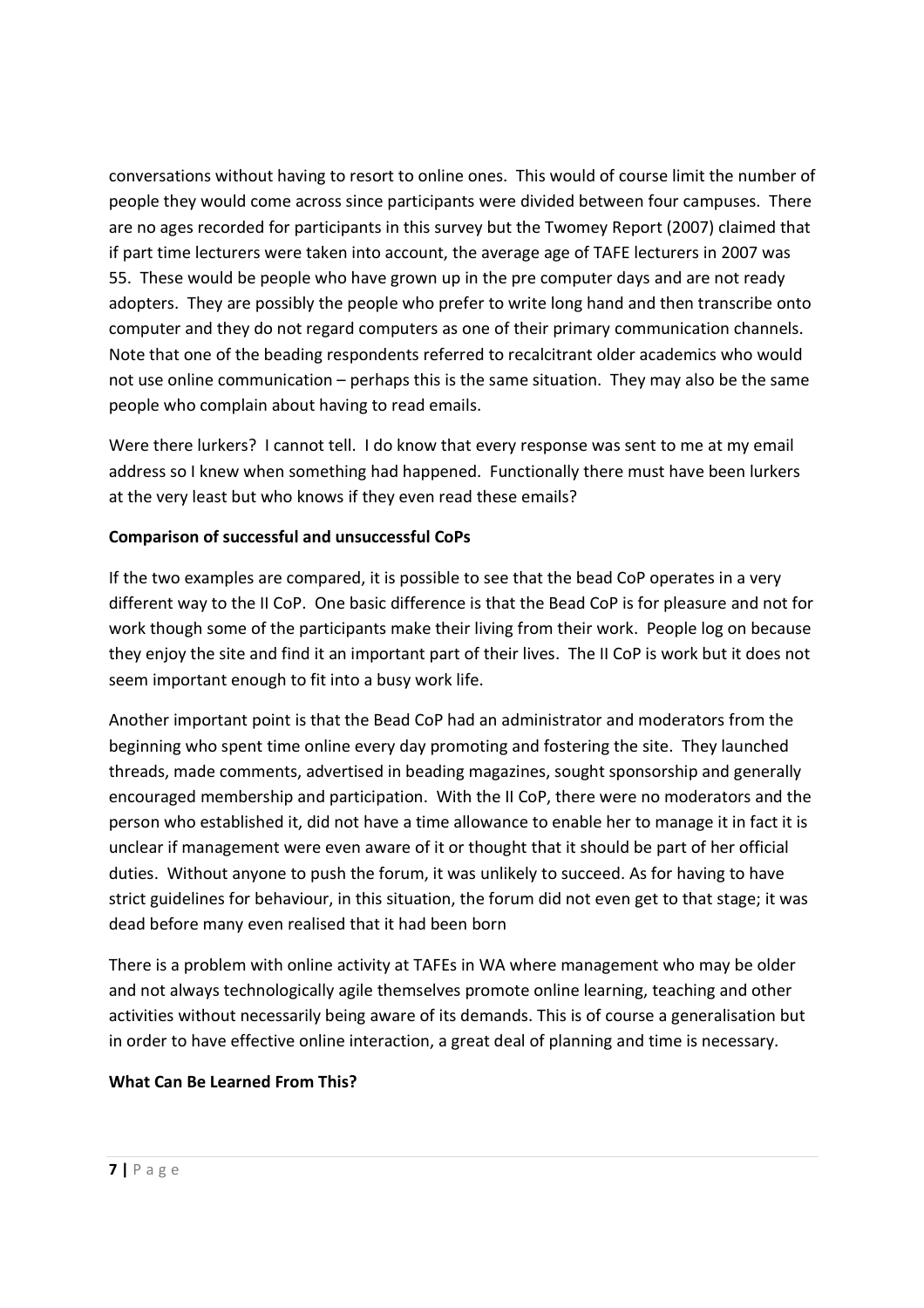Any VET institution which thinks that if you build it, they will come<sup>5</sup> is very wrong when it comes to online involvement. If an online CoP is to work it must first have an administrator and moderators who have the time and energy to devote to it. It also needs someone to champion it who understands just how it works.

Lecturers are not necessarily convinced that online CoPs have much to offer and they may see it as one extra burden on their already busy lives. This may be because of their age or their lack of familiarity of what online CoPs can achieve. If they are to be convinced then they have to be shown what is in it for them. If they cannot be convinced that what it offers is better or at least adds value to what they already have, then it will not be used. This is not resistance to change; it is common sense and the best use of their limited resources and time.

There are people who thrive on online CoPs and find them a source of help, friendship, advice, technical knowledge and communication. Anyone who is setting up an online CoP should study success

Personally I am a great fan of the potential of online CoPs but even I used the II one rarely much as I would have like to see it succeed, but I do know that when these activities become the primary focus of teachers' activities, when no resources are provided for these activities, when no additional time or training is provided, then teachers will resist the activity. And in the long run, does it matter?

.<br>-

<sup>&</sup>lt;sup>5</sup> From Field of Dreams 1989 directed by Phil Alden Robinson